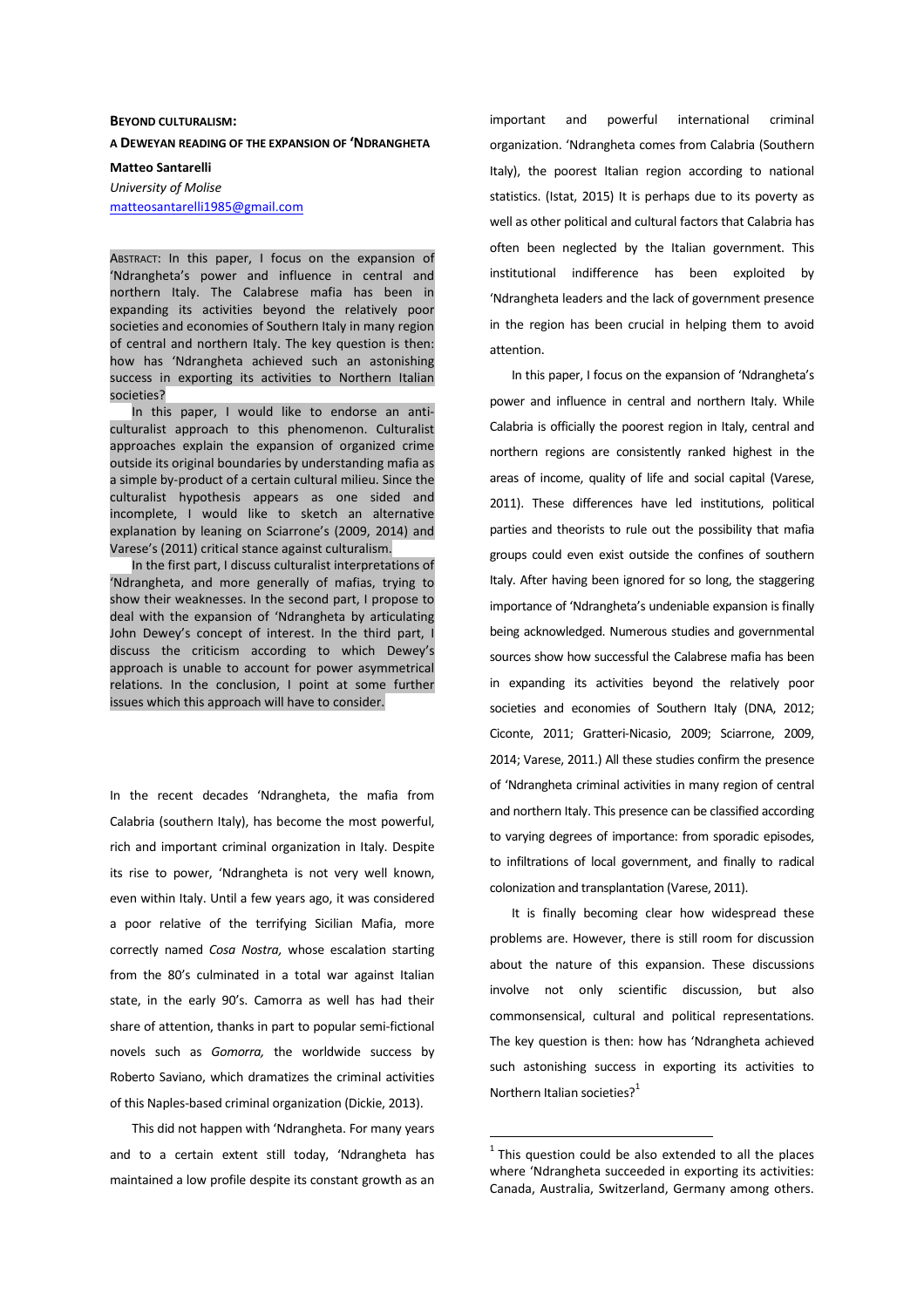In this paper, I would like to endorse an anticulturalist approach to this phenomenon. Beginning with Hess (1970), Mafia has been understood as a kind of behavior, stemming from the codes of a certain subculture. Mafia appears then as a specific kind of social action, which is both produced and kept active thanks to certain crucial values (the code of silence, respect, honor) and means (violence) which structure the culture of Southern Italian regions. In its more radical versions, culturalism functions like a sort of biological reductionism: cultural belonging is a kind of DNA, structuring and determining individual and group behaviors. If someone wants to grasp the meaning of a certain behavior, it is necessary to read the brand that culture has stamped on it.

The weaknesses of culturalism dramatically emerge when we attempt to explain the expansion of organized crime outside its original boundaries. If mafia is the simple by-product of a certain cultural milieu, then how is it possible to explain the success of mafia clans in Northern Italian and foreign societies, whose culture is apparently different from that of southern Italy? In order to solve this riddle, some culturalist theorists have adopted the "contagion metaphor" (Sciarrone, 2009). Mafia expands itself like a bacterium. Its existence and proliferation is made possible by a specific and welcoming environment – i.e. southern Italian mentality. Therefore, in order to infect another body, the mafia bacterium needs to reproduce its safe environment outside its original territory. This strategy has been made possible by emigration. Emigration allows the mafia bacillus to grow in a safe and hospitable environment. Once it is has become strong enough, the bacterium can contaminate the new, and previously healthy, society.

The culturalist hypothesis, and particularly the contagion hypothesis, appears-one sided and incomplete. One-sided, because it splits the process of expansion of Mafia into an active role, played by

<u>.</u>

"criminal" immigrants, and a passive one, represented by the Northern Italian societies. Incomplete insomuch as it downplays the complexity of this phenomenon concentrating exclusively on the cultural aspects of the expansion. This approach then is clearly insufficient to explain the complex web of interactions, transactions and negotiations which have made the expansion possible and which are themselves the manifestation of its success.

During the last twenty years, authors such as Sciarrone and Varese have taken a critical stance against culturalism. Despite moving from different perspectives, their work aims at constructing dynamic models, which attempt to understand the expansion of mafia by focusing on the interactive exchanges between criminal groups and northern Italian social actors. Without denying the importance of cultural factors, they aim to single out the process-like nature of this expansion and its interactive grounds.

In this paper, I take the side of these anti-culturalist approaches to the understanding of contemporary crime organizations and their expansion. In the first part, I discuss culturalist interpretations of 'Ndrangheta, and more generally of mafias, trying to show their weaknesses. In the second part, I argue that some of the dynamics constituting the expansion of 'Ndrangheta outside its original territory could be dealt with by articulating John Dewey's thought. The key concept here is interest. Despite being underdeveloped and sketchy, Dewey's reflections on interest included in *Democracy and Education, Theory of Valuation* and *Lectures in Social and Political Philosophy* could help in understanding the expansion of 'Ndrangheta as a transactive, reciprocal and dynamic process, rather than as the side effect of the massive spread of a cultural disease, imported by southern Italian immigrants. In the third part, I discuss the criticism according to which this Deweyan interestbased approach is unable to account for power relations. By analyzing a specific episode taken from Sciarrone (2009), I try to answer this criticism by showing the interactive and processual character of a typical power

However, in this paper the focus will be restricted to the expansion of 'Ndrangheta in Northern Italy.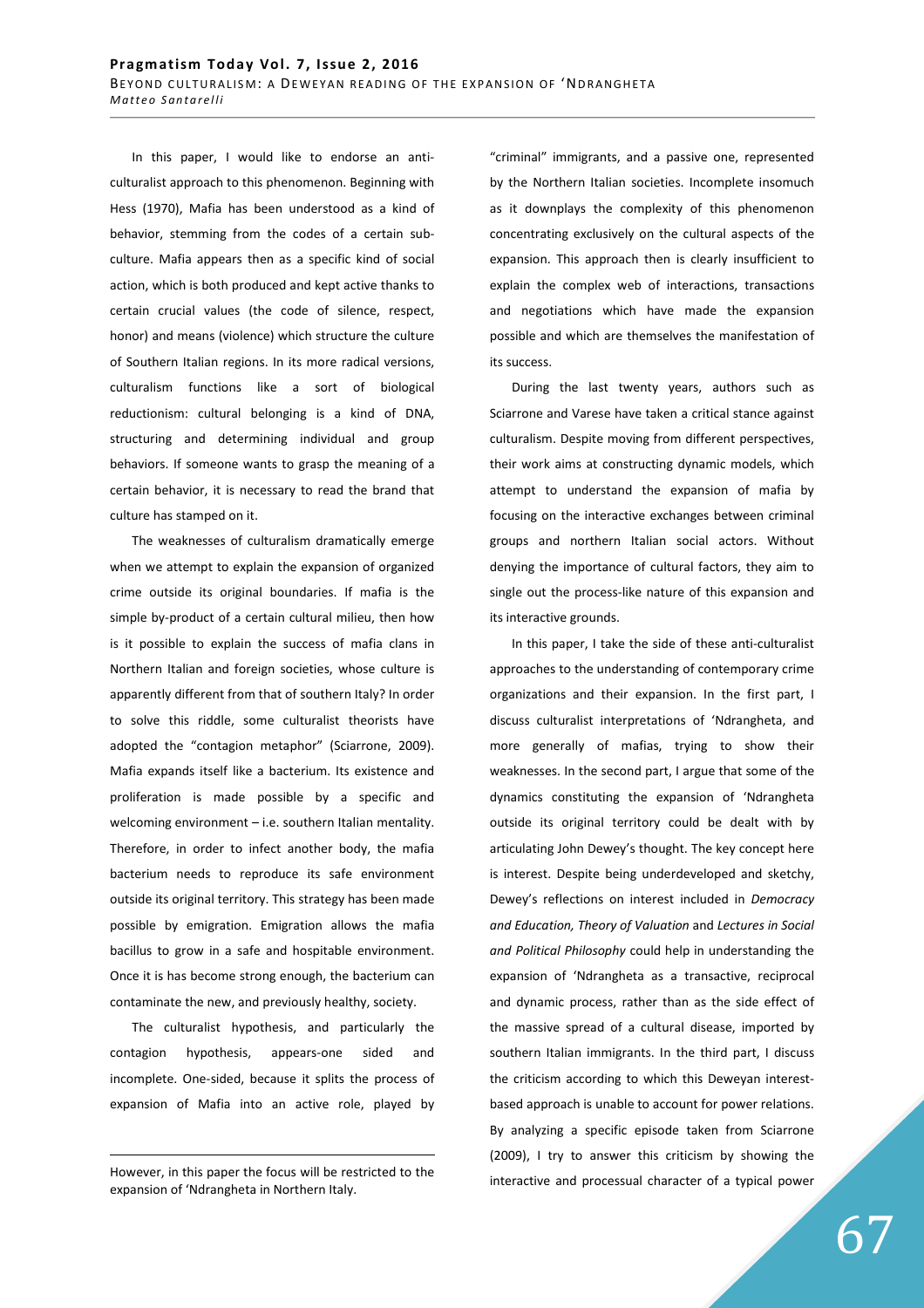interaction such as extortion. In the conclusion, I point at some further issues – e.g. the role of emotions in power interactions – which this approach will have to consider.

## **1. Culturalism**

During the last two decades, 'Ndrangheta clans emerged as important actors in the Italian, European and even international criminal context. This growth was achieved thanks to several factors: their prominent role in intercontinental drug trade – especially cocaine import, due to privileged relationships with drug exporters in Central and South America (Calderoni, 2012; Gratteri & Nicasio, 2015) -; the presence of 'Ndrangheta clans in many countries, such as Canada, Australia and Germany among others (Sciarrone 2014, Sergi 2014); their ability to control Calabrese territory, sometimes nearly completely supplanting public institutions (Ciconte 2011); their investment in a variety of business interests – drug trade, construction, money laundering, illegal appropriation of European funding, illegal storage of toxic wastes -; the pervasive relationships with legal, political and economic figures; their capacity to deal with different social contexts, by mixing autoplastic adaptation  $-$  i.e. the capacity of changing themselves when interacting with a new environment – and alloplastic adaptation – the capacity of changing the environment to fit their needs (Sciarrone 2009).

How should we interpret the 'Ndrangheta phenomenon and explain its success? Generally speaking, both in common sense and in scientific inquiries on Italian organized crime, much weight is placed on culturalist hypotheses. In a deeply influential work, Hess (1970) defined mafia as a particular kind of behavior, shaped by a particular social subculture. Given its strong dependency on a given culture, this kind of behavior is deeply rooted in the ruling norms characteristic to that particular subculture – above all, the code of silence (*omertà*). As underlined by Paoli (2003), this great interest on the cultural aspects of mafia is shared by many among the authors involved in the first empirical field studies on mafia during the sixties (Hess, 1970; Block, 1974; Schneider & Schneider, 1986).

Few scholars would be inclined to deny the role that culture and history have played in the genesis and in the development of mafias in Italy. However, there are equally valid reasons to be wary about culturalist tendencies. We could define culturalism as the tendency to assume cultural factors as the sole and exclusive causal grounds in the explanation of social phenomena. While the acknowledgment of the importance of culture-laden factors such as values, norms and habits appear to be a necessary theoretical move, culturalism undermines the understanding of phenomena in their complexity. In the case of mafia, the reduction of criminal activities to cultural mentality may cause us to overlook the importance of economic and organizational factors in the success of Italian organized crime.

These difficulties become dramatic as the theoretical focus shifts from the activities of mafias in their original territories, to the expansion of organized crime outside these narrow boundaries. If Mafia is purely a culturally based phenomenon, how could criminal clans export their activities in other regions, characterized by a different culture and mentality?

An easy way out of this dilemma consists of denying this very possibility, effectively asserting that mafia is a non-exportable activity. In the past, this hypothesis has been held even by authors sensitive to cultural factors, but not endorsing a culturalist approach (see Paoli, 2003), and also by authors explicitly at odds with culturalism (Gambetta, 1993). But this hypothesis is hard to defend in present times. Suffice to say that several central and northern Italian local governments have been removed from power by the Italian national government due to Mafia infiltrations. Such measures are evidence of the existence of a steady presence of organized crime in these territories, or at the very least, a demonstration of their capacity to heavily influence the activity of local democratic institutions, even at great distances from 'Ndrangheta's home territory.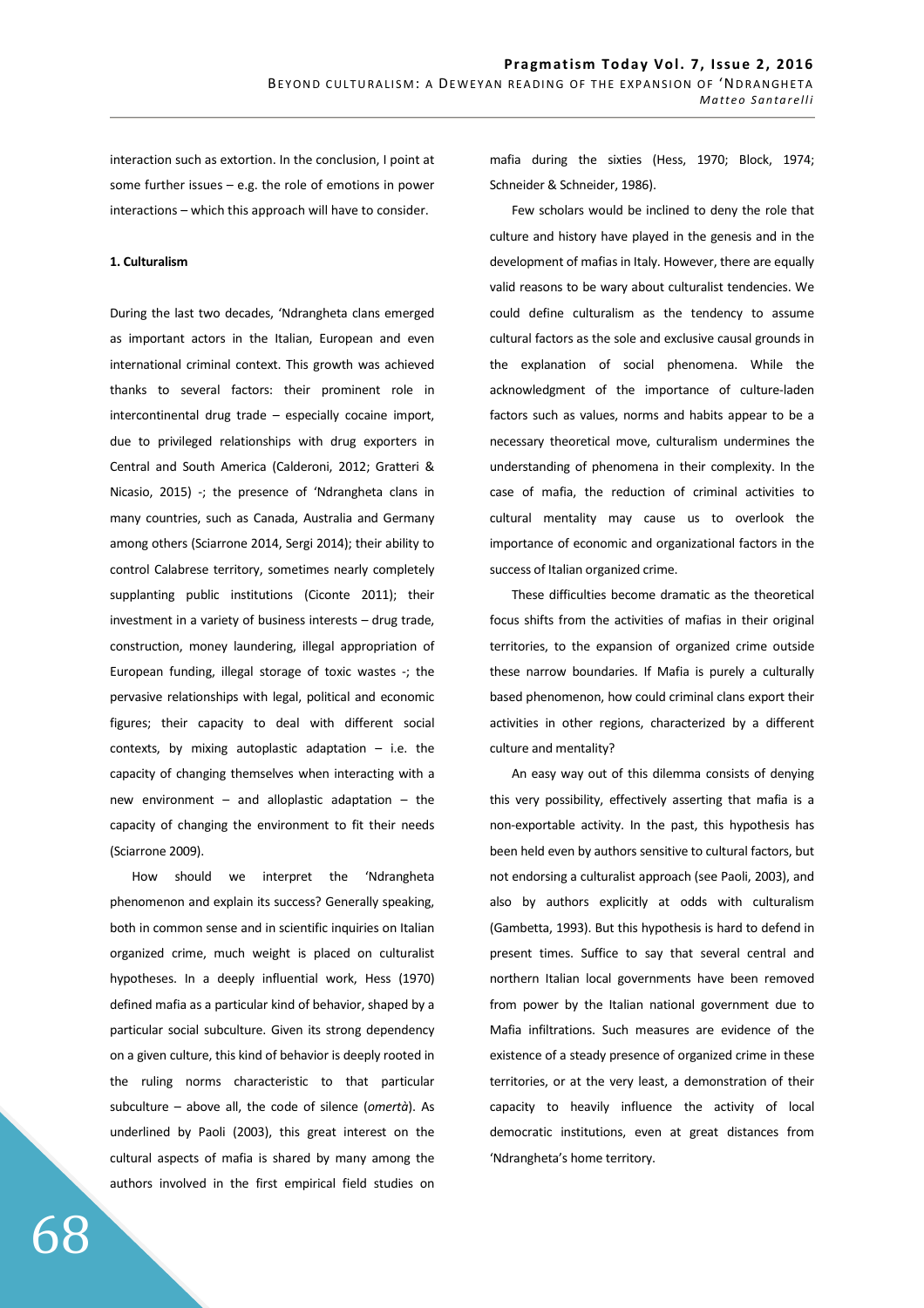Therefore, the expansion of 'Ndrangheta is something that will have to be explained. But how could it be explained from a culturalist point of view? As brilliantly pointed out by Sciarrone (2009), culturalism often leads to the so-called metaphor of contagion: the small but resistant and pervasive bacterium permeates the healthy organism, and destroys it from within. The evil comes from outward, and it is unwittingly and involuntarily interiorized.

An instance of this culturalist approach is Ada Becchi's interpretation of the expansion of Mafia outside its original boundaries. The first explicative element underlined is emigration: Mafia works when it is able to reproduce its original environment, that is, the cultural milieu of southern Italian societies. Once emigrations soak the social milieu of northern or foreign societies with a mafia-friendly culture, imported by means of massive emigration, then organized crime can reproduce itself outside its original boundaries. The mafia bacillus can be cultivated in a friendly niche, constructed by means of emigration. The community of migrants functions then as protection in the hostile environment of the new society. Once the bacillus has grown strong enough, it is finally able to contaminate even the previously healthy sectors of the host society. In many cases the emigrated clans initially perform their activities – for instance, extortion and racketeering – only to the detriment of other Calabrese emigrants.<sup>2</sup> According to Becchi, the immigrant community support to Mafia members is somehow spontaneous. Similarly, governmental activity against Mafia has been undermined by the fact that many members of the repressive State structure were themselves natives of Southern Italy as well and therefore were "soaked" with Mafia sub-culture, and consequently unable to fight against it. (Becchi, 2000, p. 22) Similarly, Servadio Mostyn-Owen claimed that the transplantation of Mafia in the Northern Italian region has been made possible by the fact that in recent times the "calling" to dishonesty, fraud and swindle has permeated the entire nation, becoming an "Italian common good" (Servadio Mostyn-Owen, 1983, p. 121).<sup>3</sup>

This culturalist approach is not just an academic hypothesis. It is a widespread approach also in common sense discussion, in political discourse and also in legal debate. Francesco D'Onofrio, the suspected boss of 'Ndrangheta in Torino, has been recently accused by an informer to be the owner of an entire arsenal, and to be engaged in massive weapons smuggling with East European criminal societies. D'Onofrio has contested these accusations, by stressing the "enormous cultural differences" separating himself from 'Ndrangheta. (Legato, 2016) In this way, cultural belonging works as a sort of behavioral DNA: if you are "culturally different" from someone, then your behaviors and your actions will be in principle incompatible. Conversely, culturalism has been also employed as an excuse for victimization. Romeo, relative of the powerful homonymous clan from Reggio Calabria, has been the object of a dossier by the anti-mafia organization Libera. Libera denounced the presence of 'Ndrangheta in Liguria, a region in northwestern Italy. Romeo reacted by blaming Libera of racist prejudices, and by asserting that Calabrese immigrants living in Liguria should abstain from voting in the next election as a sign of protest (Antonelli, 2014).

On the other side of the bar, culturalist arguments have been employed by judicial power in order to downplay the risk of the expansion of Mafia beyond its original boundaries. During the nineties, the judge Ignazio De Francisci contested the idea according to which Sicilian mafia had undergone a technological update. "Cosa Nostra" – he maintained – "still smells of stable and of sheep. The "men of honor " basic DNA is that of the shepherd's, and, partially, the peasant (…) they reason like shepherds, because they were born shepherds" (Paoli, 2003, pp. 217-218).

 $\overline{a}$ 

 $3$  All these examples have been taken from Sciarrone (2009).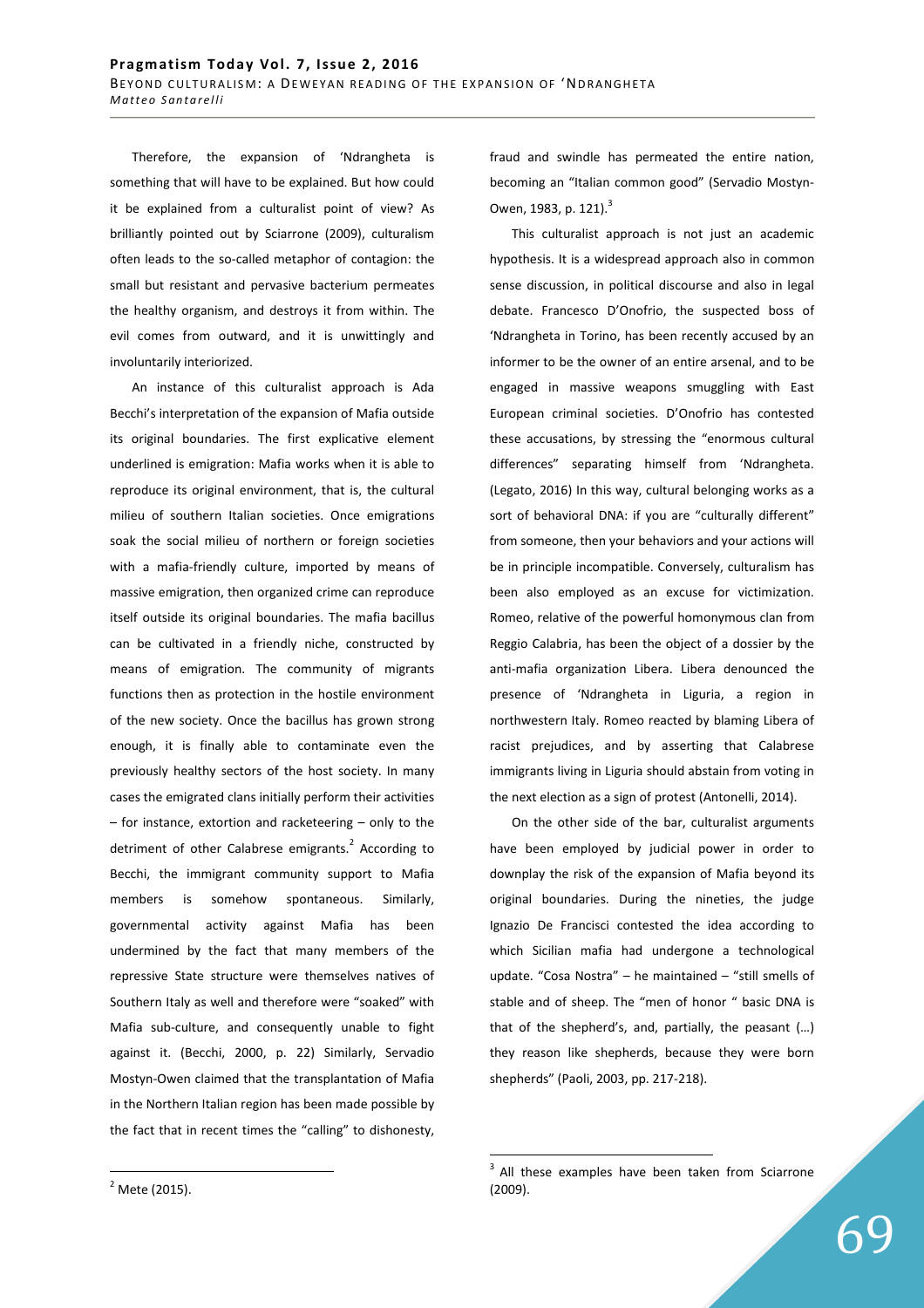In relation to the expansion of 'Ndrangheta, critics of the "contagion hypothesis" can raise at least two objections. Firstly, as noted by Sciarrone (2009) and Varese (2011), the massive presence of emigrants from Calabria is often not related to the presence of 'Ndrangheta, or of mafias more in general. In fact, the contagion culturalist hypothesis is not able to explain why 'Ndrangheta is deeply rooted in some regions of Australia and Canada, and not in Argentina, where the Calabrese community is massively represented. Furthermore, Cosa Nostra failed to achieve transplantation in Rosario, Argentina, and succeeded in New York. In both cases, an important Sicilian community was present in both cities. The same goes for 'Ndrangheta in Piemonte (success) and Verona (failure). Therefore, emigration is not a sufficient condition to explain the success of the expansion of mafia (Varese,  $2011$ ).<sup>4</sup>

Secondly, the culturalist approach does not explain why 'Ndrangheta's leaders are sometimes able to achieve respect, recognition and prestige outside the immigrant community, infiltrating themselves into many social milieu of northern Italian societies. These deep social interactions between criminal subjects and Nothern Italian social actors are hard to account for using the approach of cultural reductionism.

In order to show these difficulties in action, I would like to discuss a specific example. In the last several months, public authorities have performed two operations against the Grande Aracri clan, confiscating money and property valued respectively at 3 and 2.5 million euros. Their expansion in the region of Emilia Romagna had begun in the seventies. In the following years, the Grande Aracri clan started to export its activities in this rich part of Italy by creating a criminal system supported through intimidation and violence – when needed – but principally based on the entanglement between illegal activities – such as drug smuggling – and perfectly legal commercial and financial activities. The entanglement and the complicity between 'Ndrangheta and local administrations and businesses has in some cases been publicly acknowledged. (Mete, 2015) For example, the small town of Brescello had its local government removed from power by the Italian state due to mafia infiltrations in April 2016.

As a result of an important police investigation, logs of an interesting wiretapped telephone call have been published. During this telephone conversation, financial consultant Roberta Tattini from Bologna, Northern Italy, describes the visit she received from Nicolino Grande Aracri, boss of the homonymous clan. In a very excited voice, she refers to Grande Aracri as "The Boss, the Great.. the bloody". She says she feels "honored" by this unexpected visit. Also, she says to the other party that she made it clear to the Mafia members that in case of need she wants "their" lawyers. The affair they are settling is indeed extremely remunerative, but at the same time very dangerous from a legal point of view. However, given their receptive attitudes towards her requests, she concludes that she felt "very important" after this conversation.<sup>5</sup>

In this case, the mafia actor is not simply a client. Rather, he is both the object and the source of prestige and esteem. Tattini is not just excited by the economic gain which the interaction with the boss is supposed to produce. She also feels "important", after receiving his visit.

The culturalist contagion metaphor is apparently unable to explain a case like this – which is far from being an isolated case - unless we postulate this contagion as a sort of mesmerizing and hypnotic identification, by means of which professionals from northern Italy immediately incorporate the values and the mentality of the Mafia. Honestly, this does not look like a very convincing and rigorous hypothesis for several

 $\overline{a}$ 

 $4$  Of course, as explicitly acknowledged by Sciarrone and Varese, this does not mean that emigration cannot be a factor of success in the expansion of mafia. In this regard, see Sergi's account of the expansion of 'Ndrangheta in Australia (Sergi, 2010).

 $<sup>5</sup>$  Alberti (2015).</sup>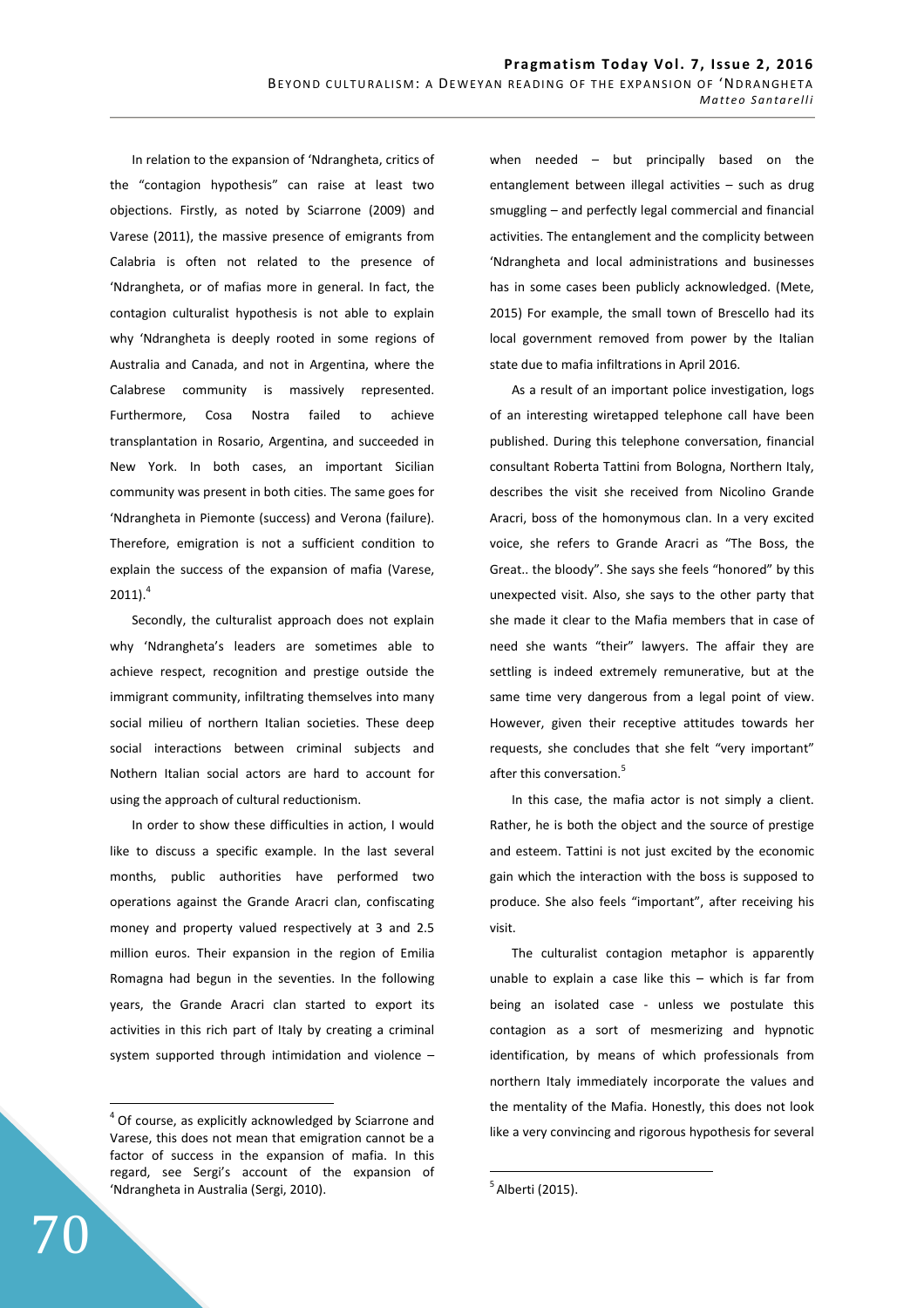reasons. Firstly, because of its paranormal flavor – we could recall here Sigmund Freud's (1922) brilliant criticisms of the vagueness of Gustave Le Bon's conception of "emotional contagion". Secondly, because it presupposes a sort of one-sided causal arrow. 'Ndrangheta members contaminate healthy societies, which passively receive the disease and fall sick.

But such a facile explanation is not sufficient. During the last forty years, the variety of 'Ndrangheta relationships and interactions has grown and developed in surprising ways. A large percentage of the profits gathered by means of drug dealing are being laundered through legal activities such as construction enterprises, restaurants, and so on. More and more often, these activities are not just a cover. Rather, they become enterprises pursued also for their own sake. This entrepreneurial skill is often recognized by the community after 'ndrangheta clans have begun to operate, and it becomes a source of social esteem. For instance, the Moscatos – the members of a Calabrese family transplanted to the outskirts of Milan, with deep ties to the Iamonte clan – are considered by their fellow citizens as "respectable good workers" (Storti, Dagnes, Pellegrino, Sciarrone, 2014). This is likely to be true, at least according to a "separatist" conception of professional ethics, just as Roberta Tattini was probably a "good" financial consultant. Social esteem is a precious thing, and undoubtedly helps to increase the opportunities for contact and communication with other social actors.<sup>6</sup>

Culturalist perspectives are then unable to cope with these dynamic developments. They prove insufficient to deal with the complex net of relationships and interests which is making the expansion of 'Ndrangheta possible.

 $\overline{a}$ 

#### **3. Dewey's concept of interests**

The difficulties encountered by culturalist approaches have already been pointed out by authors such as Sciarrone and Varese. Despite the differences between their respective points of view, $7$  they both understand the expansion of mafias in interactive and dynamic terms. While culturalism endorses a one-sided causal approach, and consequently the polarization of an active agent  $-$  the criminal organization  $-$  and a passive environment – northern Italian societies -, Sciarrone and Varese seem to be interested in the kinds of reciprocal and mutual transactions which determine the success or failure of criminal expansion.

In this paragraph, I will attempt to show that this interactive anti-culturalist approach could be further developed by discussing John Dewey's theory of interests. Indeed, culturalism presupposes a fixed conception of interests, which then coincides with the symbolic, material and moral survival and reproduction of the community. As already pointed out, such rigidity becomes an obstacle in the understanding of social practices, as it is unable to explain the mutual and reciprocal interactions between actors embedded into different cultures. How can these apparently heterogeneous actors and groups pursue, negotiate and sometimes integrate their interests? In order to sketch an answer to this question, I propose to integrate concepts from Dewey.

The concept of interest plays a crucial role in some of Dewey's most important works: from *The Public and its Problems,* to *Democracy and Education* and *Theory of* 

 $6$  For more on the ambiguity of the social esteem strategies pursued by 'Ndrangheta, see Santarelli (2016).

<sup>&</sup>lt;sup>7</sup> In his impressive work Mafias on the Move, Varese stresses the importance of the demand for private protection as a key – but not exclusive – factor in the expansion of mafia. In this regard, he is somehow close to Gambetta's definition of mafia as an "industry of private protection" (Gambetta 1993). At the same time, he explicitly refuses Gambetta's postulate of the nonexportability of mafia. While acknowledging the importance of the demand for private protection, Sciarrone disagrees in conceiving it as privileged explanatory factor in mafia, leaning more explicitly on a multiple causation approach (Sciarrone, 2009, 2014).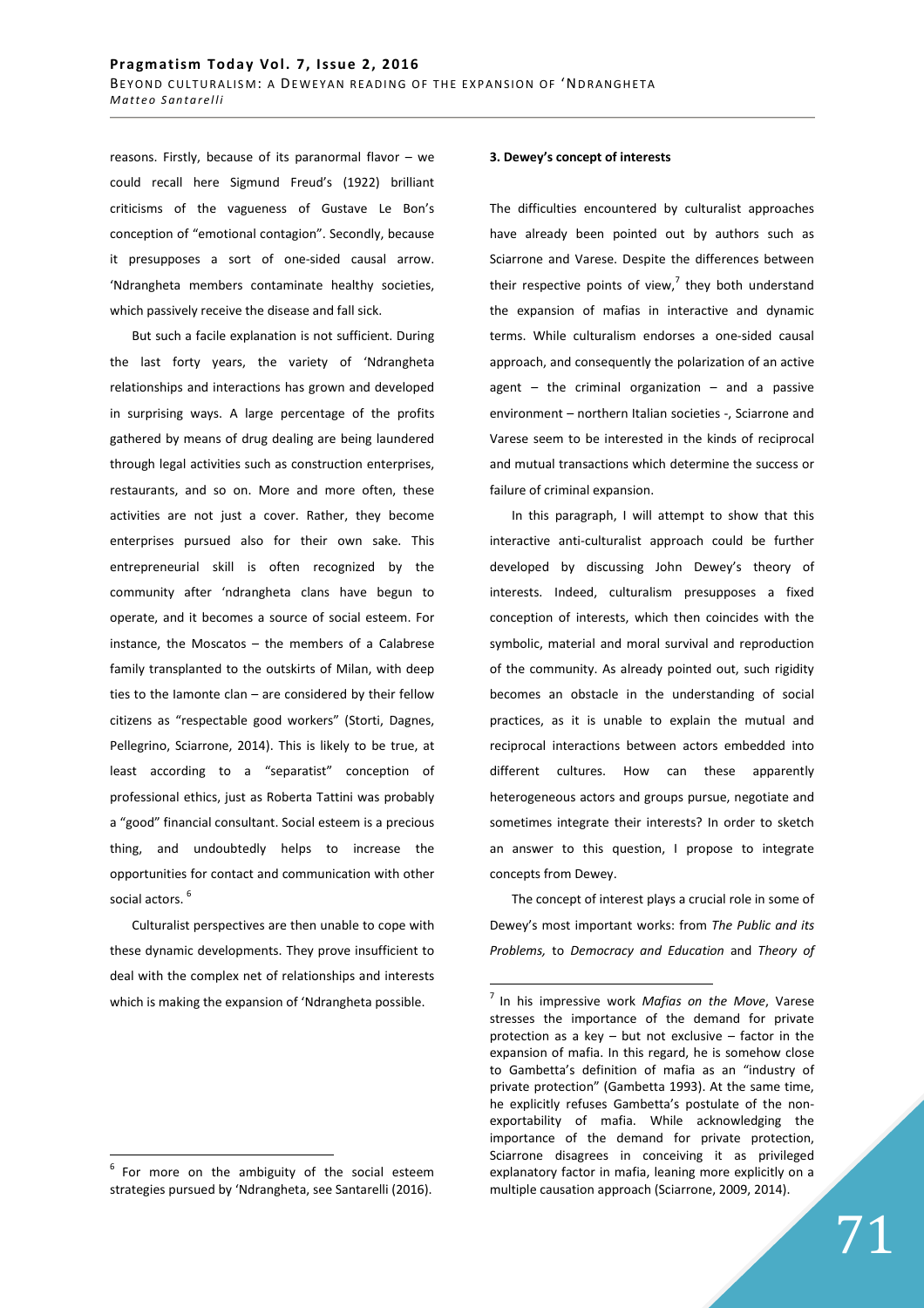*Valuation,* and finally in the recently edited *Lectures in Social and Political Philosophy<sup>8</sup> .* However, the definition of "interests" is only roughly sketched by Dewey,<sup>9</sup> and it has never been the object of a detailed and painstaking analysis, neither in Dewey's writings, nor in secondary literature.<sup>10</sup> Although sufficient treatment of this issue would require an entire paper, I will nonetheless attempt to reconstruct some specific features which connote Dewey's original understanding of interests, and which could help us in clarifying some aspects of the 'Ndrangheta expansion in Northern Italy.

First of all, according to Dewey, interests represent a motivational embodied component of human behavior; they select opportunities in the environment and they direct attention and practice – for instance, he defines interests as "organizations of desires" (Dewey, 1939, p. 240). However, they are not purely subjective. As witnessed by their Latin etymology, they take place "between" people, and not simply in the actor's brain:

The word 'interest' suggests in a forcible way the active connection between personal activity and the conditions that must be taken into account in the theory of valuation. Even in etymology it indicates something in which both a person and surrounding conditions participate in intimate connection with one another. In naming this something that occurs between them it names a transaction. It points to an activity which takes effect through the mediation of external conditions. (Dewey, 1939, pp. 205- 206)

Secondly, Dewey refers to interests both in a "psychological" sense – interests as "attention", as "being interested in"– and in a sociological sense – group interests, economic interests, political interests, and so on. But what is interesting – no pun intended – is that he sometimes employs the two meanings in the same context. Again, in *Theory of Valuation,* after defining interests as the active connection between personal activity and surrounding conditions, he suddenly refers to interests in the economic and sociological sense:

When we think, for example, of the interest of any particular group, say the bankers' interest, the tradeunion interest, or the interest of a political machine, we think not of mere states of mind but of the group as a pressure group having organized channels in which it directs action to obtain and make secure conditions that will produce specified consequences (Dewey, 1939, pp. 206).

We see the same reasoning at work in *Democracy and Education,* in which the existence of a common interest in a democratic society consists in the fact that individuals are "interested, and chiefly interested upon the whole, in entering into the activities of others and taking part in conjoint and cooperative doings" (Dewey, 1916, p. 29).

The coexistence of the two meanings does not necessarily imply a contradiction. Rather, it would seem to indicate that the sociological dimension of interest is deeply entangled with the psychological one: there can be no self/group/private/public interests, unless people are interested, are attentive, are captured by some activity. In this sense, Dewey may represent a sort of third way , beyond the utilitarian reduction of interest to self-interest, and the objectivist conception of class interests advanced by Marxism. On the one hand, it allows us to criticize the utilitarian idea, according to which individuals are moved by a set of undisputable subjective psychological preferences, which constitute their self-interest.<sup>11</sup> On the other hand, Dewey can help us understand that group interests<sup>12</sup> – e.g. class interests  $-$  become objective, only insofar as they are incorporated into the flesh and mind of people. In this way, Dewey's theory of interest seems compatible with Thompson's analysis of the formation of

 $\overline{a}$ 

 $8$  For a general introduction to these lectures, see Frega & Gronda (2015).

It is fair to note that the concept of interest is often sketched and underdeveloped. In fact it often works as a sort of "proto concept". See Swedborg (2005).

As a matter of fact, some aspects of the deweyan notion of interests have already been explicitly discussed. See Jonas (2011) on the pedagogic concept of interest in Dewey, and Ryder (2013) on Dewey and common interests.

 $11$  Dewey (2015). On the history of interest an selfinterest, see Hirschman (1977).

 $12$  On Dewey's theory of groups, see Frega (2016).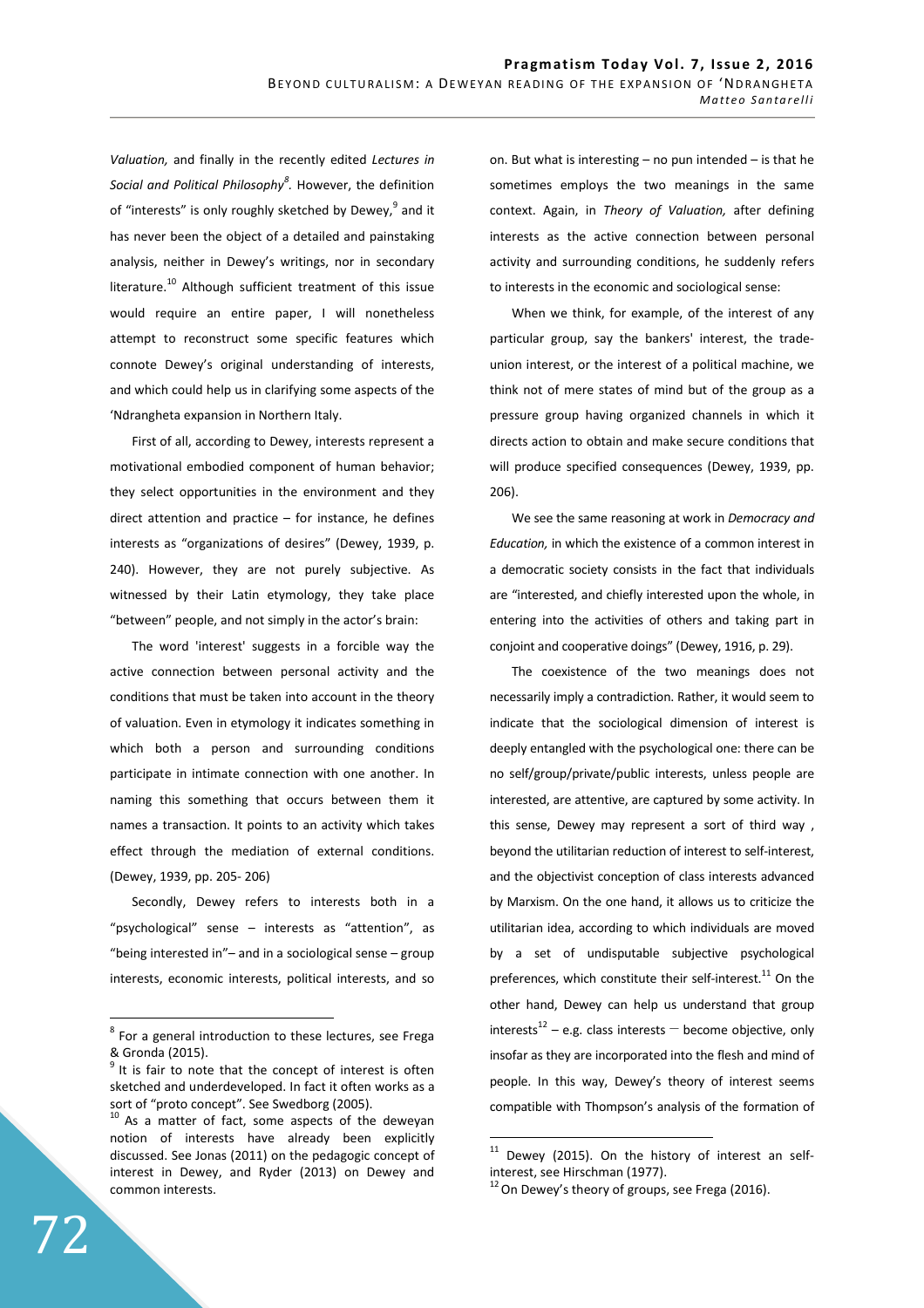the English working class: there is no working class, and there are no class interests, unless a group of social actors contribute actively to the formation and the definition of their identity as class, and of their collective interests (Thompson 1963).

Thirdly, interests entertain a dialectical and ongoing relationship with evaluations. Specifically, interests can be questioned and reshaped by evaluation in the face of problems. When something gets broken between people and their environment, people and other people, and between a person and herself, interests can be reshaped and re-discussed by means of evaluation. This re-shaping is by definition neither merely affective, nor merely cognitive. It is a synthetic gesture, as Giovanni Maddalena (2015) would say, condensing the emotional, the practical and the cognitive dimension.

From this point of view, it becomes clear that interests are not static and predetermined, as presupposed by culturalist approaches. Rather, they emerge from – and are reshaped by – mutual and intersubjective interactions and evaluations. This resphaping is not only quantitative re-negotiation –every actor renounces a part of her interest– but also qualitative: it can cause new interests to arise. In Mary Park Follett's terms: The exchange of interests is not always a matter of domination or compromise. It can also become an opportunity for integration. I will come back to Follett's position in the next paragraph.

Given their programmatic underestimation of this pragmatic dimension, culturalist approaches are forced to rely on mysterious mechanisms – such as "contagion". Conversely, if we apply this perspective to the case of the expansion of 'Ndrangheta into northern Italy, we can grasp the interactive character of this processes in a more articulated way. This escalation has been made possible, as suggested by the example we proposed before, by means of a series of interactions and transactions which cannot be accounted for by postulating the total passivity of one or more of these agents.

### **4. Interest, reconstruction, asymmetry**

However, the application of this deweyan conception of interest to organized crime seems to be problematic. In fact, Dewey's use of the concept of interest explicitly stresses the intersubjective, reciprocal and cooperative dimension of human action. But could it also take into account asymmetrical relationships, such as relationships of power, which are of course a crucial dimension in criminal activities? Does this approach simply ignore power, violence and intimidation, in favor of an over pacific interpretation of mafia?

We touch here upon a delicate point, namely the capacity of a deweyan approach  $-$  or more generally of pragmatism  $-$  to deal with asymmetrical<sup>13</sup> relationships of power. In this regard, Dewey's underestimation of this kind of relationship has often been underlined. According to Richard Bernstein, "at times in his reliance on metaphors of harmony and organic unity, Dewey underestimates the conflict, dissonance, and asymmetrical power relations that disrupt the 'harmonious whole' "(Bernstein, 1998, p. 149). I consider this to be a reasonable criticism to pragmatism. Pragmatist authors were perfectly aware of the conflicting nature of social life. At the same time, they decided to focus on cooperation, reconstruction and continuity, rather than on violence, destruction and domination. This legitimate meliorist choice clearly implies the risk of leaving the big picture of society incomplete.

That said, the ubiquity of interaction cannot be simply considered as the naïve consequence of the alleged over-optimism of a Dewey-inspired approach. This aspect has also been stressed by celebrated and heterogeneous perspectives in social theory. Both Anthony Giddens' concept of the "dialectic of domination" (Giddens, 1984) and Michel Foucault's analyses of the coexisting processes of *assujettissement*  – that is, of subjection - and *subjectivation* – e.g. the

<sup>&</sup>lt;sup>13</sup> On asymmetry, see Scillitani (2011).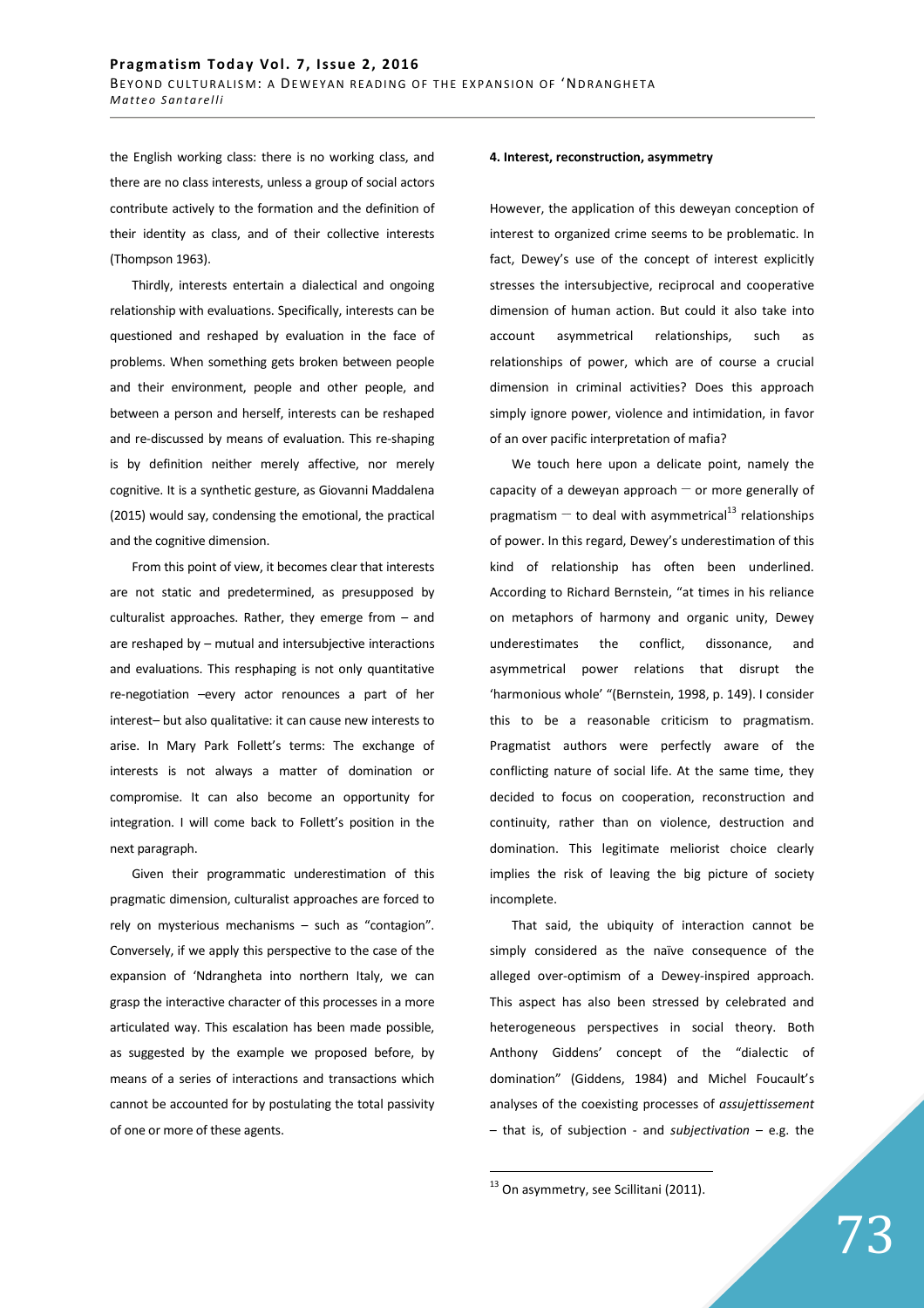creation of a new resisting identity of the dominated – (Foucault, 1982) show that even relationships of power cannot be conceived without presupposing a certain degree of mutual interaction. More specifically, and returning to the issue at hand, the emergence of a new interest by means of a mutual interactive relationship seems to be possible even in a deeply asymmetrical relationship. I would like to test this possibility by discussing an empirical case of extortion, that is, an explicit power relation.

In Milan, near the San Siro stadium, there are some food kiosks. The owner of one of these kiosks is approached by some men connected to Pepé Flachi, an important criminal hailing from Reggio Calabria. These men ask the kiosk owner for a payoff--that is, money in exchange for 'protection'. This man "agrees", so to speak, and thus begins a relationship with these criminal subjects. Later, a new kiosk opens nearby – this is a false one, opened by policemen as cover for an investigation. The man under extortion, the "passive victim", goes to the new competitor, claiming he has a monopoly in that part of the city, and that the new kiosk must close. When the fake sandwich seller  $-$  in fact, a policeman  $-$  refuses to close, the kiosk owner threatens him: if he doesn't close his kiosk, than his mafia colleagues will come, and will close the kiosk using their own methods. $^{14}$ 

How should we interpret this episode? According to a culturalist perspective, the kiosk owner appears to be the victim of a sort of Stockholm syndrome. Subjected to the bullying and arrogant behavior of the mafia members, the kiosk's owner becomes one of them. The contagious mafia habit spreads by means of asymmetrical relationships, in which the weak actor identifies himself with the strong one.

However, there is something more going on. If we confine our attention to identification or imitation processes, we risk missing some parts of the bigger picture. When the kiosk's owner claims his monopoly in that territory, he is not simply identifying himself with mafia actors. In fact, the opening of the new kiosk does not necessarily go against mafia interests. For instance, a new kiosk could also represent a new source of extortion, and then of income. Therefore, the kiosk owner has not identified himself with the gang's interests. On the contrary, he expresses a new interest, and asks for it to be respected both by the new  $-$  fake  $$ sandwich seller, and by the mafia clan. In virtue of the relationships they have created, the criminals must help him in realizing and protecting this interest. Therefore, there is not just a simple identification: the criminal gang and the kiosk owner are involved in a an asymmetrical but somehow reciprocal transaction.

The interest in the monopoly emerges then from this interaction. But is it an "interest" in Dewey's sense? Does this episode match with the three features of a deweyan conception of interest that have been singled out before?

First of all, there is a motivational factor and a factor of attention at work. This new interest pushes the kiosk owner to act in a specific direction, to select certain aspects of the situation instead of others, it captures his attention, it pushes him to go and discuss with other social actors in order to achieve his goal.

But the interest of monopoly is not purely a psychological one. In fact – and here comes the second point – monopoly is also a socially defined and organized practice. Monopoly means the exclusive control of a commodity or service in a particular market, and thus implies the absence of competition in this regard. It is a social institution, provided with a socially shared meaning. Therefore, the interest of monopoly is here pursued by means of a deep entanglement between the psychological and the sociological dimension. There is no socially instituted monopoly, unless someone is "interested", motivated, in realizing and protecting this monopoly. At the same time, this motivation and attention is shaped by the consolidated social meaning of "monopoly".

 $^{14}$  The episode is taken from Storti, Dagnes, Pellegrino & Sciarrone (2014).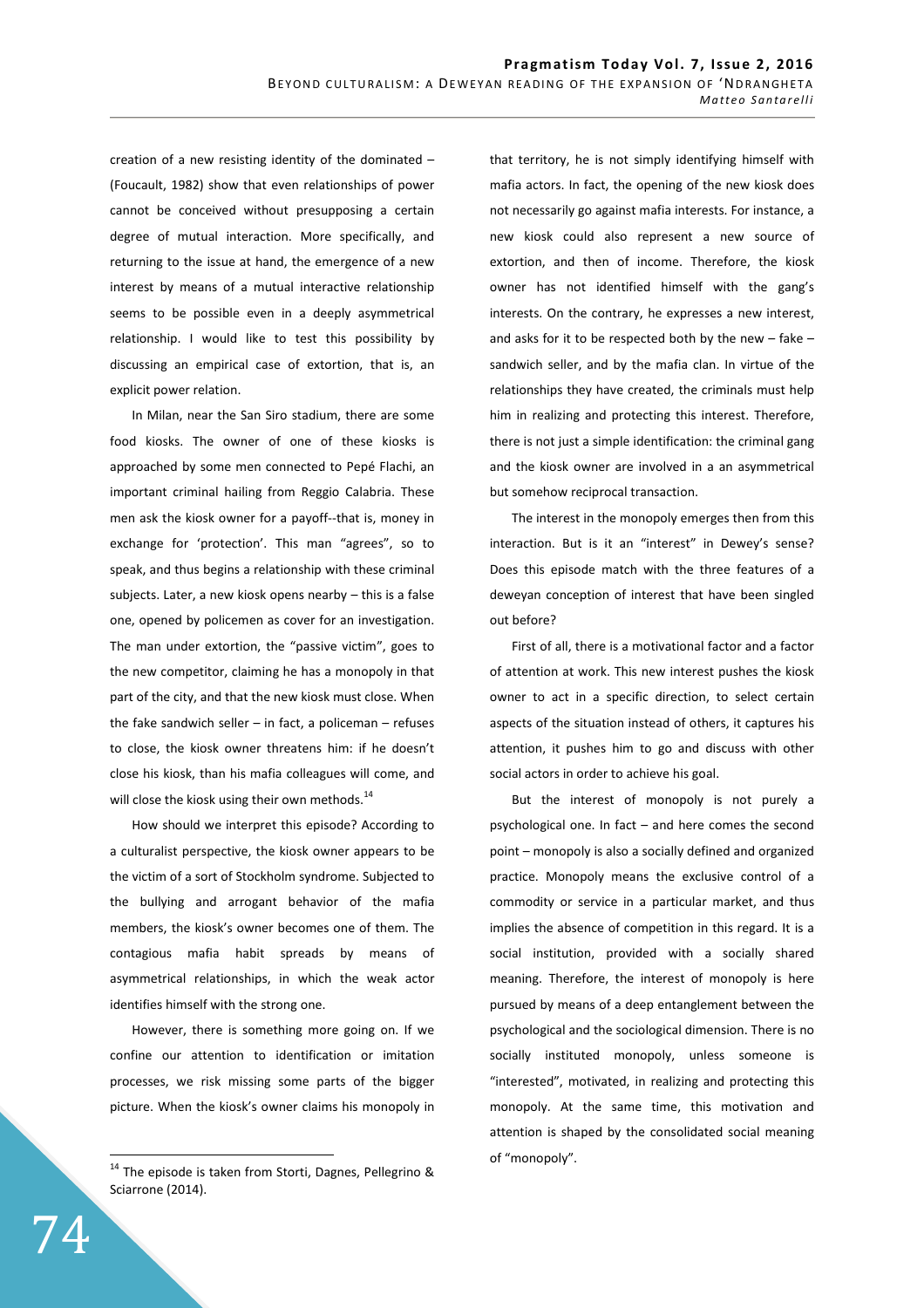Thirdly, this new interest is the upshot of an evaluative process. It is a reflective reconstruction of the means-ends relationship when confronting a new situation. It is an interest which can be realistically pursued given the means provided by the ongoing new transaction with mafia actors. Conversely, the availability of new means makes possible the emergence of new ends. As shown by Joas, Dewey radically overcomes the mainstream dualistic version of the means-ends relation, which is shared by both individualistic utilitarian approaches, and ultra-culturalist ones. Neither purely instrumental means nor fixed and indisputable ends exist. The configuration of ends and means can be reconstructed by means of evaluation (Joas, 1996).

I would like to open a brief parenthesis to imagine how something similar to the means/ends entanglement could also be applied to the relation between demand and supply. The kiosk owner´s case could be understood indeed as a typical instance of demand for private protection, which is according to Varese a typical activity characterizing the expansion of mafia beyond its original boundaries. In regard to the example under discussion, Varese´s approach is not at all incompatible with the approach here proposed, provided that we refuse to interpret the relation between demand and supply in dichotomic terms. We can paraphrase Dewey (1896), by saying that in many cases the supply is not a mere answer to the demand. The two poles are not two completely separated entities, accidentally connected by a one-sided causal relation. Rather, it often happens that the demand is "into" the supply, as long as the supply is "into" the demand.

This entanglement is clearly evident in the example under discussion. On the one hand, the demand for protection does not emerge spontaneously. Rather, it is prompted by a threatening offering of violence  $-$  the demand is "into" the supply. On the other hand, the kiosk owner has changed his request from that of personal protection to the protection of his monopoly, thus modifying what is being supplied  $-$  the supply is "into" the demand. Of course, there can be cases in which the demand is causally predominant over the supply, and vice versa. However, these cases should neither be generalized nor substantialized. As shown in the case of the kiosk owner, these preponderances might qualify a certain phase in the developing transaction, rather than representing the static identifying label of the interaction "in itself". Likewise means and ends, demand and supply often appear as two phases of the same, wider "coordination".<sup>15</sup>

But let's return to the thread of the discussion. The new interest of the monopoly appears then to be the result of an evaluative process. Of course, from a deweyan point of view we could criticize the quality of the kiosk owner's evaluation; its short-sightedness; its incapacity to clearly foresee all the import of the consequences produced by the attempt of realizing this interest – these consequences are negative both for society, and for the kiosk's owner, who will be incriminated by the fake newcomer, who is in fact a policeman; its incompatibility with "common interest". I am quite sure that Dewey would consider this as a bad evaluation. However, a bad evaluation is still an evaluation, and not necessarily a totally unintelligent, purely instinctive, purely irrational judgment or attitude, completely devoid of cognitive and rational content.

To sum up, this episode is enlightening: the kiosk's owner advances a claim, an interest in monopoly, which did not exist before the interaction with the mafia men. This interaction is of course asymmetrical, it is a power relationship where roles and legal and moral responsibilities can be clearly defined. But still, there is room for some kind of interaction, and for the emerging of a new interest from the development of this relationship.

Of course, this does not imply that every social interaction involves an equal degree and quality of reciprocity and cooperation. In this regard, a distinction

 $15$  Dewey (1896). For a brilliant discussion of the origin of this idea of coordination in Dewey's thought, see Garrison (2003).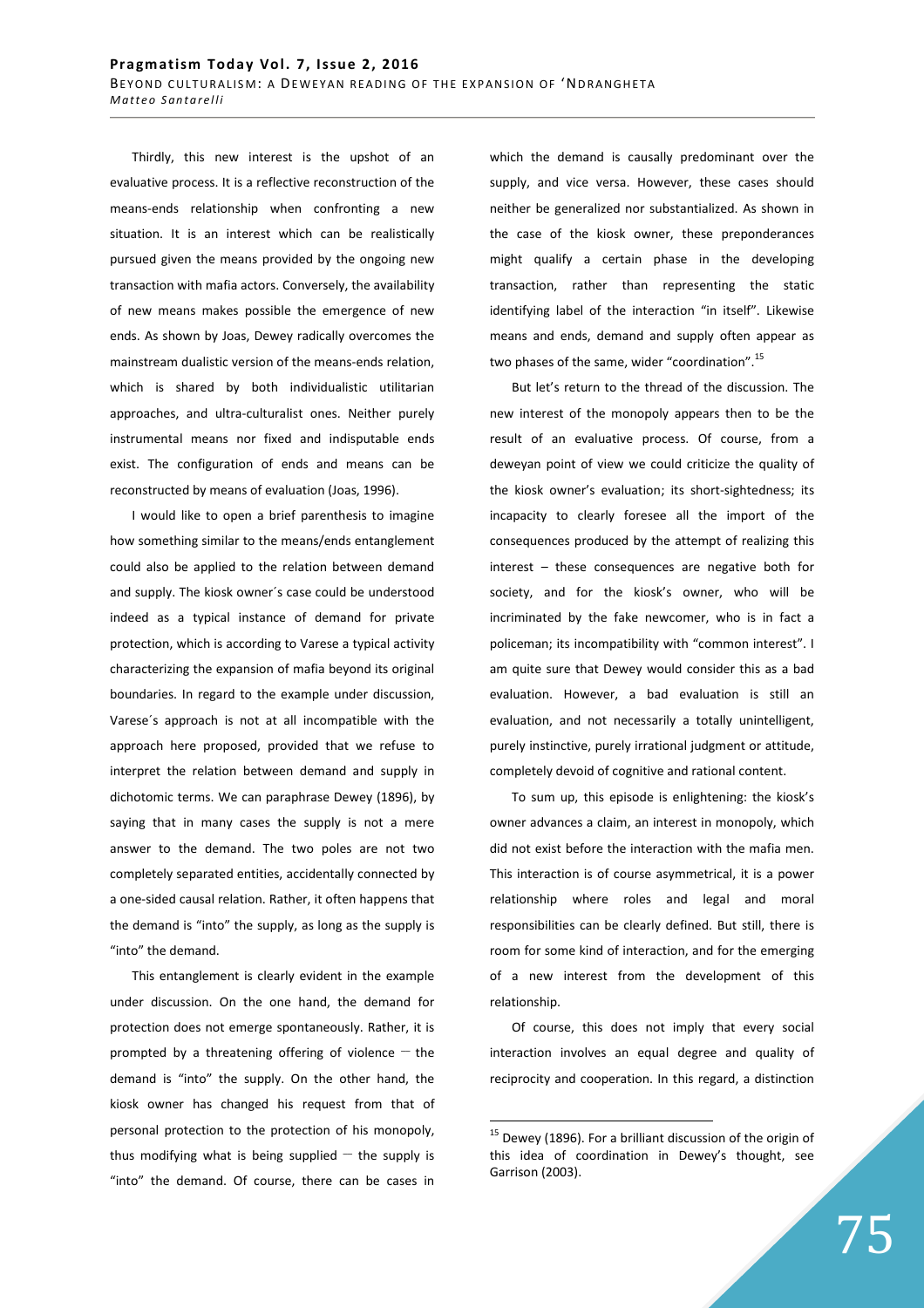may be shaped after Mary Parker Follett´s theory of conflict. According to Follett, one of the key purposes of democracy consists in dealing with conflicts. Conflict is here conceived "as the appearance of difference, difference of opinions, of interests" (Follett, 2003, p. 1). Conflictual differences of interests may be dealt with according to three different strategies: domination, compromise/negotiation and integration. Both domination and negotiation take for granted the nature of the existing interests, and presuppose the background of a 0 sum situation: the gain from one part presupposes the loss on the other, and vice versa. In the case of domination, one interest suppresses the other by means of violence; in the case of negotiation, a compromise is achieved, by means of a distribution of losses between the two parts (Frega, 2016, p. 89). Differently from domination and negotiation, integration involves an experimental and creative process, whose results are in principle unpredictable. Integration causes something new to emerge: a new situation, a new interaction, a new interest.

Follett´s useful distinction is compatible with the Dewey-inspired approach we have developed under two conditions. First, these differences have to be understood as differences of degree. There is nothing like a pure relation of domination, a pure compromise, a pure integration. In this regard, hybrids represent the rule, rather than the exception. This idea is the corollary of the previously mentioned assumption that reciprocity and interaction are ubiquitous. Second, these distinctions often represent different phases of the same interactive process. Following our example, the interaction between the ´Ndrangheta clan and the kiosk owner starts as a domination strategy: protection is imposed under the threat of violence. Successively, a new interest emerges from the interaction: the interest in monopoly. This novelty requires a sort of integration into the exchange of interests. Of course, it is not a fully developed and rich integrative process: the shadow of violence always involves a limitation of possibilities. However, as we have seen, something novel has occurred, and novelty necessarily involves a certain degree of integration.

## **Conclusions**

A deweyan conception of interest appears to be a flexible and suitable conceptual tool, which allows us to overcome the rigidities and tendency towards oversimplification of culturalist approaches to organized crime, and specifically in our case, to the expansion of 'Ndrangheta. Of course, this is not an attempt to deny the import of cultural factors, which are at the core of 'Ndrangheta's identity. But the role played by cultural factors can only be understood by examining their impact on the social interaction actually occurring, rather than considering it as a sort of genetic programming. Even in the embryonic version here proposed, a Deweyan conception of interests seems to do justice to the fact that the snake of interaction and transaction, to paraphrase William James, can be observed everywhere, even within power relationships. Following this approach, it seems productive to deal with the 'Ndrangheta expansion by singling out and understanding which interactions and transactions make their activities possible, instead of leaning on one-sided, and sometimes exoteric explanations.

Of course, some aspects of this approach will need to be further developed. For instance, it could be contested that this approach provides an excessively intellectualist understanding of criminal activities such as extortion. Whereas a similar exchange of interests could account for interactions between criminal actors and resourceful economic and political actors, it does not work in the case of extortion perpetrated against weaker subjects. In the latter case, a crucial role seems to be played by emotions such as fear and angst, rather than by reflexive evaluation.  $^{16}$ 

 $^{16}$ I would like to thank Carlin Romano for making this remark.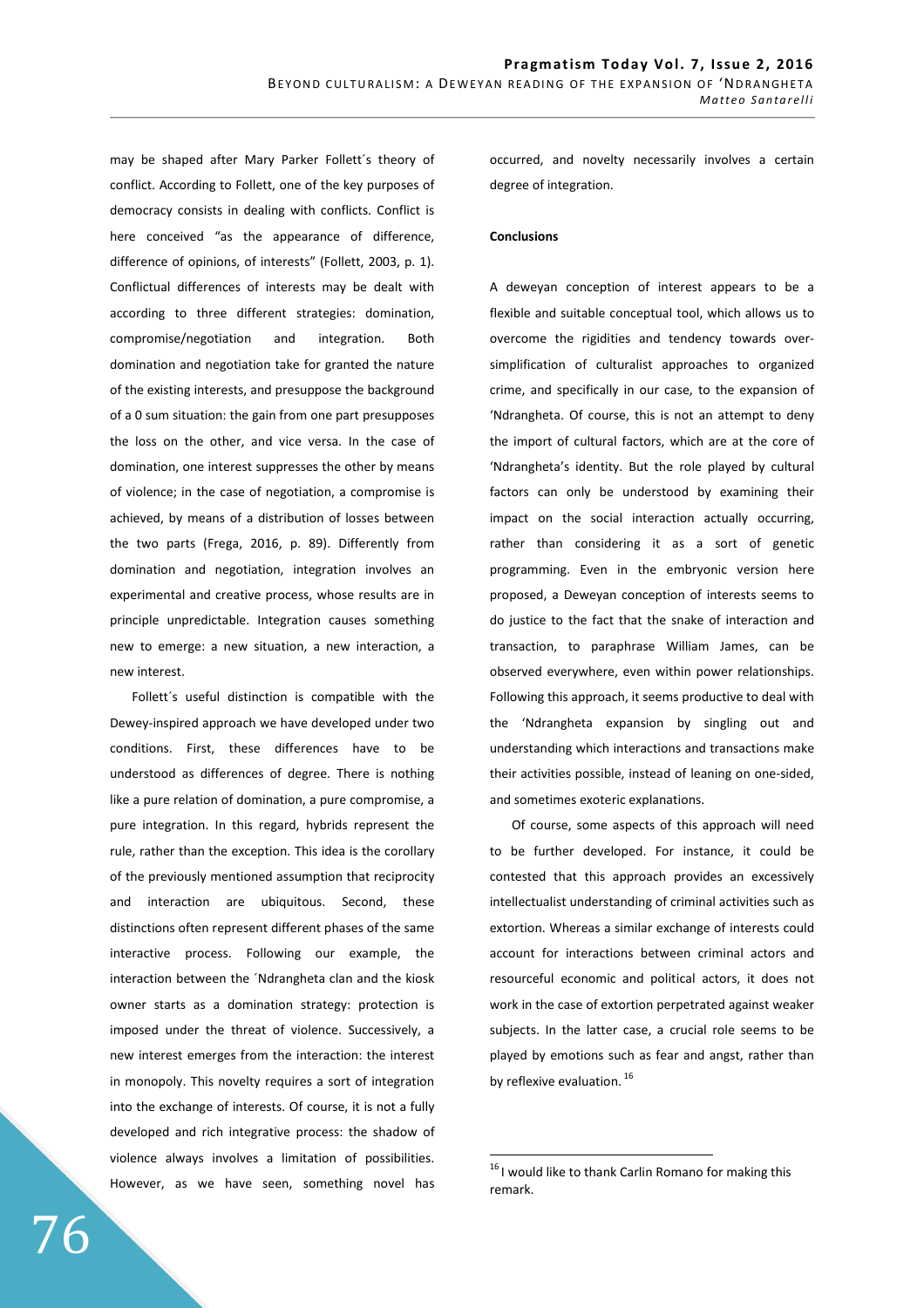I fully recognize the value of this criticism. The role of emotions in the interactions characterizing mafia activities is, to my knowledge, a totally unexplored issue, ripe for discussion and analysis.

However, I tend to consider this issue as a completion, rather than as an alternative to the approach here proposed. Rather than postulating the opposition between evaluation and emotion, it is more promising to analyze the mutual influences between these two dimensions. In which way is the interaction between different interests influenced by emotions? Is evaluation the simple result of an emotion-prompting behavior  $-e.g.$  threatening  $-$  , or is it a way of managing emotional behaviors? Do criminal threats prompt the same emotional reactions in different cultural milieus? Is the production of a certain emotion  $-$  fear, anxiety, uncertainty, paranoia  $-$  a service that mafia could offer to economic and political actors all around the world? These are the questions that can only be sketched here, and they will have to be explored in a further work.

#### **References**

- Alberti, F. (2015, February 4). Roberta's Gangster Fascination*. Il Corriere della sera*. Retrieved from http://www.corriere.it/english/15 febbraio\_04/r oberta-s-gangster-fascination-88d504da-ac62- 11e4-88df-4d6b5785fffa.shtml.
- Antonelli, M. (2016). Una presenza (in)visibile*. Ecomafie*, 4, 2016.
- Becchi, A. (2000). *Criminalità organizzata. Paradigmi e scenari delle organizzazioni mafiose in Italia.*  Roma: Donzelli.
- Bernstein, R. (1998). Community in the Pragmatic Tradition. In Dickstein, M. (Ed.), *The Revival of Pragmatism: New Essays on Social Thought, Law, and Culture* (pp.141-156). Durham, NC: Duke University Press.
- Blok, A. (1974). *The Mafia of a Sicilian Village. 1860- 1960: A Study of Violent Peasant Entrepreneurs.*  Oxford: Basil Blackwell.
- Calderoni, F. (2012). The Structure of Drug Trafficking Mafias: The 'Ndrangheta and Cocaine. *Crime, Law and Social Change*, 58(3), 321–349.
- Ciconte, E. (2011). *'Ndrangheta*. Soveria Mannelli: Rubbettino.
- Dewey, J. (1896). The Reflex Arc Concept in Psychology. In *The Early Works of John Dewey*, *1882-1898*, vol. 5. Carbondale: Southern Illinois University.
- Dewey, J. (1916). *Democracy and Education*. In *The Middle Works of John Dewey, 1899-1924*, vol. 9. Carbondale: Southern Illinois University Press.
- Dewey, J. (1927). *The Public and its Problems*. In *The Later Works of John Dewey, 1925-1953*, vol. 2. Carbondale: Southern Illinois University Press.
- Dewey, J. (1939). Theory of Valuation. In *The Later Works of John Dewey, 1925-1953*, vol. 13. Carbondale: Southern Illinois University Press.
- Dewey, J. (2015). Lectures in Social and Political Philosophy. *European Journal of Pragmatism and American Philosophy*, 7(2).
- Dickie, J. (2013). *Mafia Republic. Italy's Criminal Curse: Cosa Nostra, Camorra and 'Ndrangheta from 1946 to the Present.* London: Sceptre.
- Direzione Nazionale Antimafia (DNA) (2012). *Relazione annuale*. Roma, December 2012.
- Follett, M. P. (2003). *Dynamic Administration: the Collected Papers of Mary Parker Follett.* London: Routledge.
- Foucault, M. (1982). The Subject and Power. *Critical Inquiry*, 8(4), 777-79.
- Frega, R. (2016). *The Democratic Project.* Manuscript.
- Freud, S. (1922). *Group Psychology and the Analysis of the Ego.* New York: Boni and Liveright.
- Garrison, J. (2003). Dewey's Theory of Emotions: The Unity of Thought and Emotion in Naturalistic Functional "Co-ordination" of Behavior. *Transactions of the Charles S. Peirce Society*, XXXIX (3), 405-443.

77